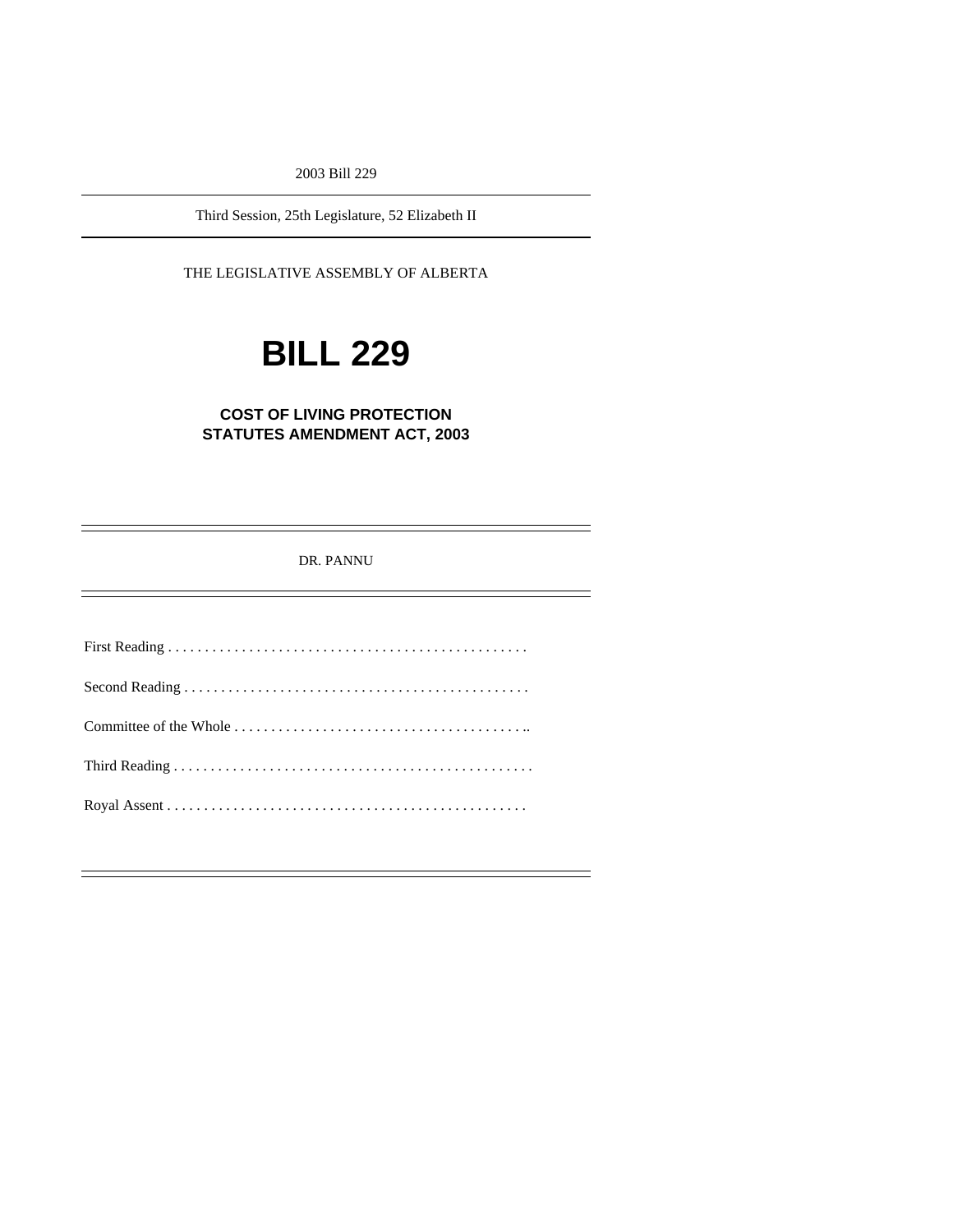*Bill 229 Dr. Pannu* 

## **BILL 229**

2003

## **COST OF LIVING PROTECTION STATUTES AMENDMENT ACT, 2003**

*(Assented to , 2003)* 

HER MAJESTY, by and with the advice and consent of the Legislative Assembly of Alberta, enacts as follows:

## **Assured Income for the Severely Handicapped Act**

## **Amends RSA 2000 cA-45**

**1(1) The** *Assured Income for the Severely Handicapped Act* **is amended by this section.** 

- **(2) Section 18 is amended** 
	- **(a) in subsection (1) by adding the following after clause (g):** 
		- (g.1) requiring that the amount of a handicap benefit provided under this Act be indexed to the cost of living as described in subsection (1.1);

#### **(b) by adding the following after subsection (1):**

**(1.1)** A regulation made under subsection  $(1)(g.1)$  may provide that the amount of the handicap benefit be adjusted on April 1 in each year by multiplying it by the indexing factor for that year.

**(1.2)** The indexing factor for a year is the percentage change in the Consumer Price Index for Alberta for all items between the month of January in that year and the same month in the previous year, as published by Statistics Canada.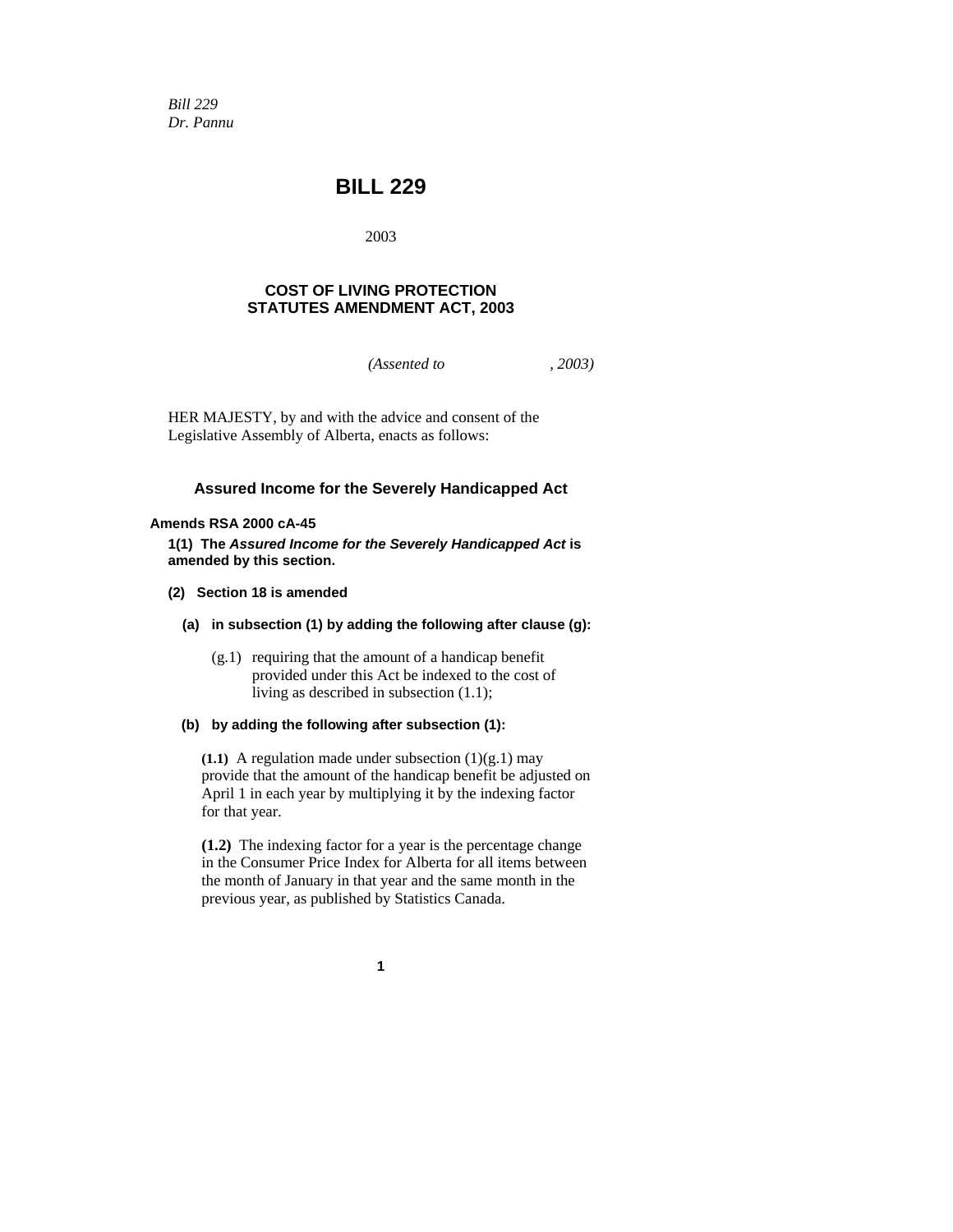## **Employment Standards Code**

**Amends RSA 2000 cE-9** 

**2(1) The** *Employment Standards Code* **is amended by this section.** 

- **(2) Section 138 is amended** 
	- **(a) in subsection (1) by adding the following after clause (f):** 
		- (f.1) requiring that a minimum wage fixed under this Act be indexed to the cost of living as described in subsection (1.1);

#### **(b) by adding the following after subsection (1):**

**(1.1)** A regulation made under subsection (1)(f.1) shall provide that a minimum wage be adjusted on April 1 in each year by multiplying it by the indexing factor for that year.

**(1.2)** The indexing factor for a year is the percentage change in the Consumer Price Index for Alberta for all items between the month of January in that year and the same month in the previous year, as published by Statistics Canada.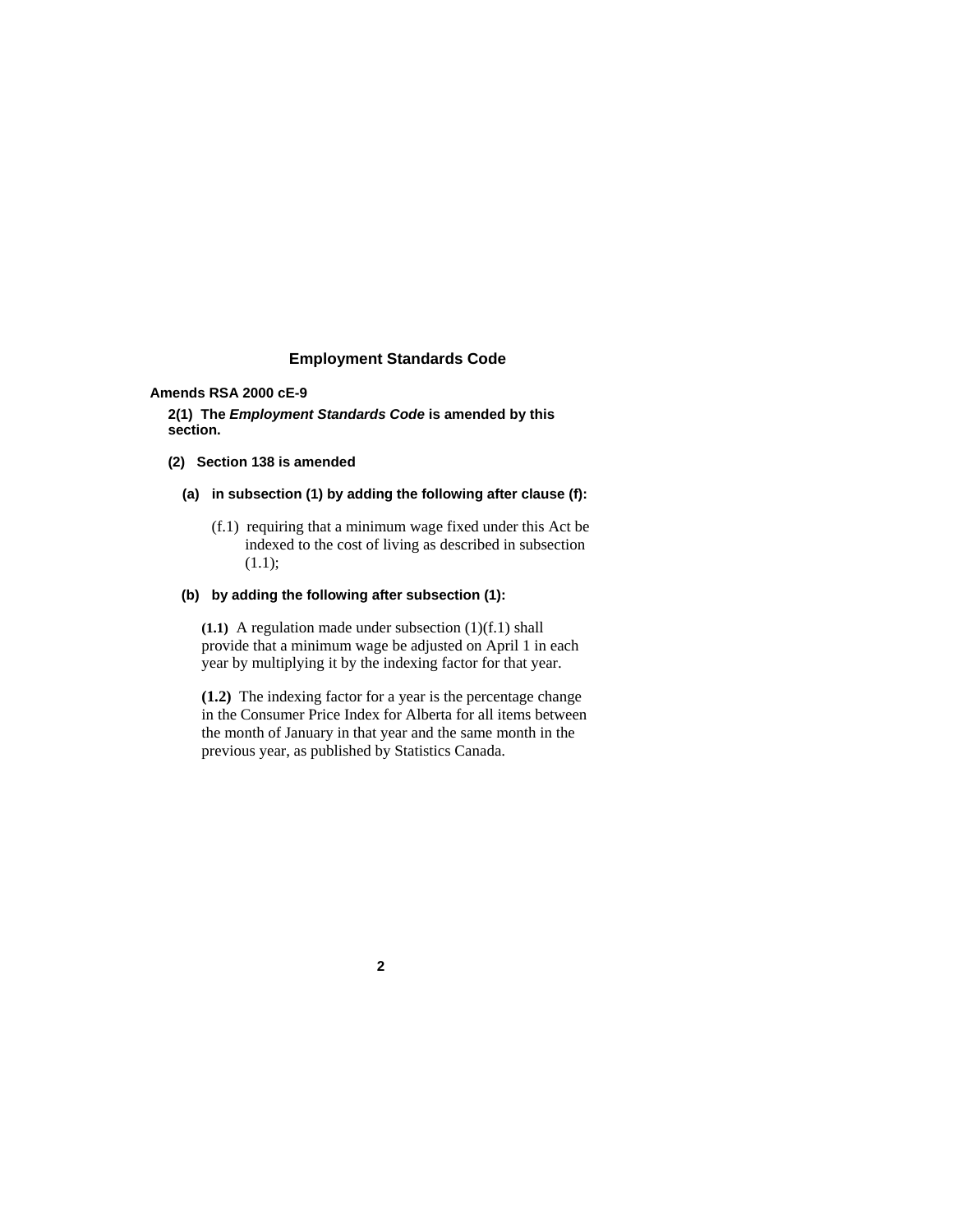#### **Income and Employment Supports Act**

## **Amends RSA 2000 cI-0.5**

**3(1) The** *Income and Employment Supports Act* **is amended by this section.** 

- **(2) Section 18 is amended** 
	- **(a) by renumbering it as section 18(1);**
	- **(b) in subsection (1) by adding the following after clause (u):** 
		- (u.1) requiring that the amount of assistance provided under Part 2 of this Act be indexed to the cost of living as described in subsection (2);
	- **(c) by adding the following after subsection (1):**

**(2)** A regulation made under subsection (1)(u.1) may provide that the amount of assistance provided under Part 2 be adjusted on April 1 in each year by multiplying it by the indexing factor for that year.

**(3)** The indexing factor for a year is the percentage change in the Consumer Price Index for Alberta for all items between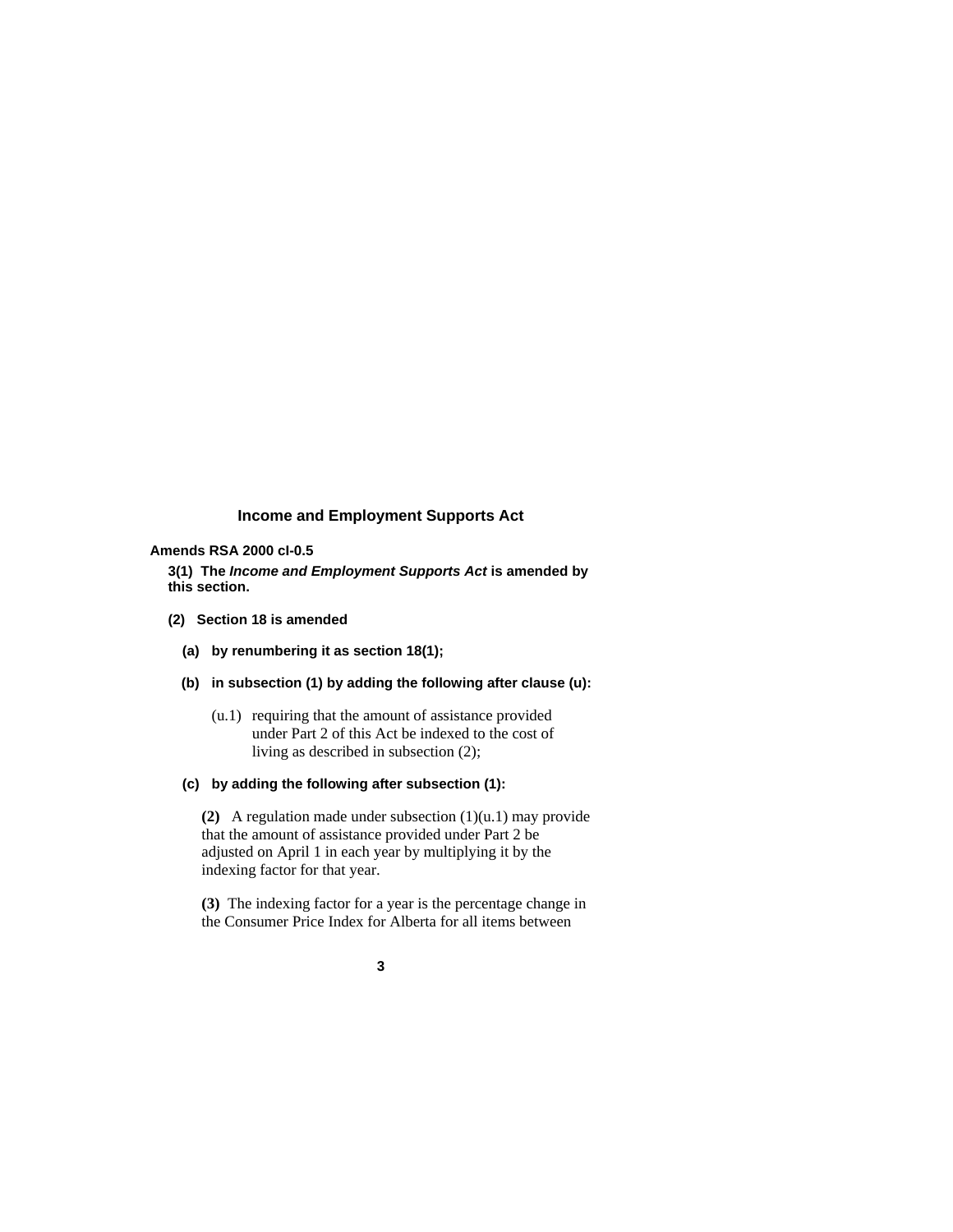the month of January in that year and the same month in the previous year, as published by Statistics Canada.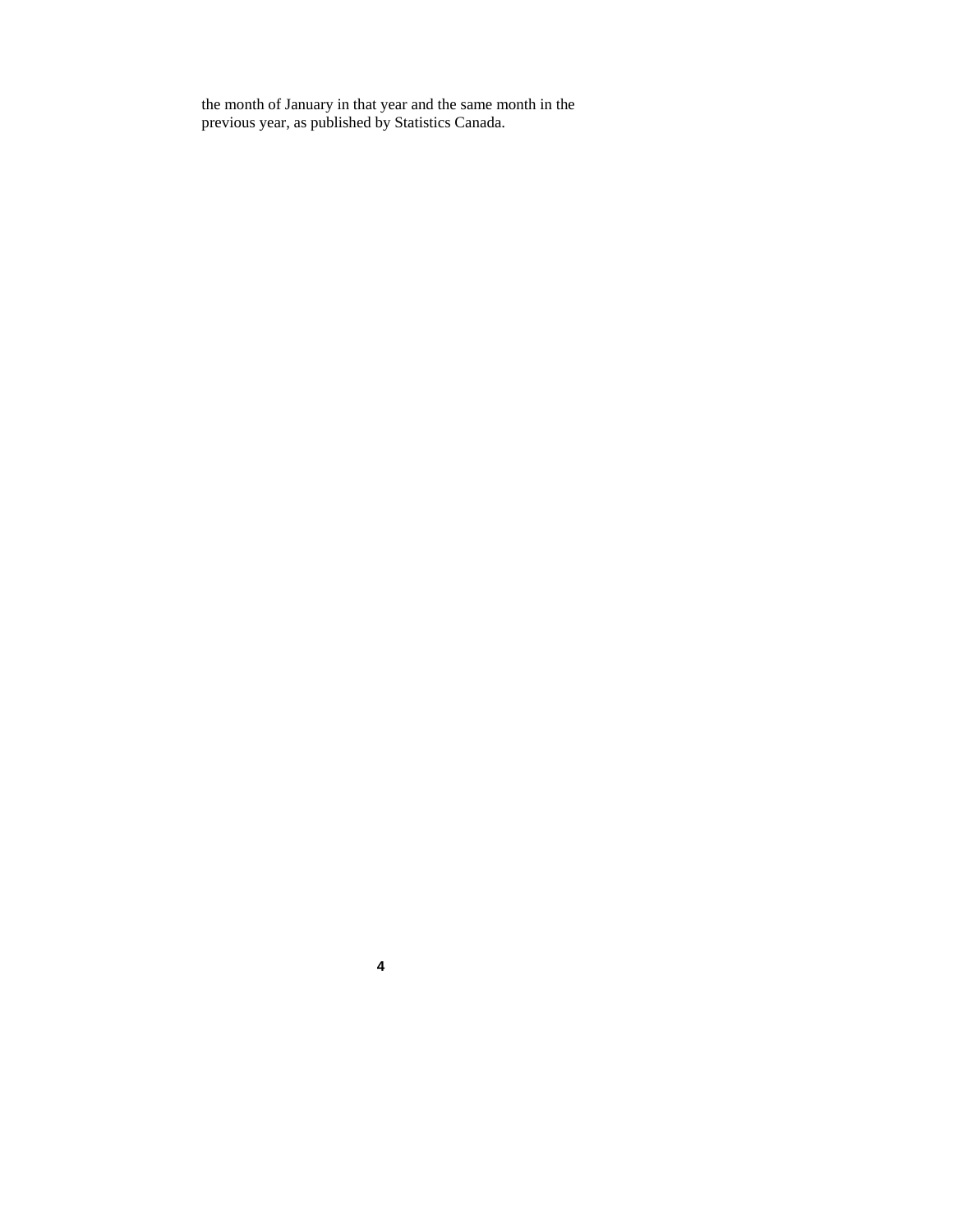## **Nursing Homes Act**

## **Amends RSA 2000 cN-7**

- **4(1) The** *Nursing Homes Act* **is amended by this section.**
- **(2) Section 24 is amended** 
	- **(a) by renumbering it as section 24(1);**
	- **(b) in subsection (1) by adding the following after clause (g):** 
		- (g.1) providing that any increases to the accommodation charges determined under this Act shall not exceed the cost of living indexing factor described in subsection  $(2);$
	- **(c) by adding the following after subsection (1):**

**(2)** The indexing factor for a year is the percentage change in the Consumer Price Index for Alberta for all items between the month of January in that year and the same month in the previous year, as published by Statistics Canada.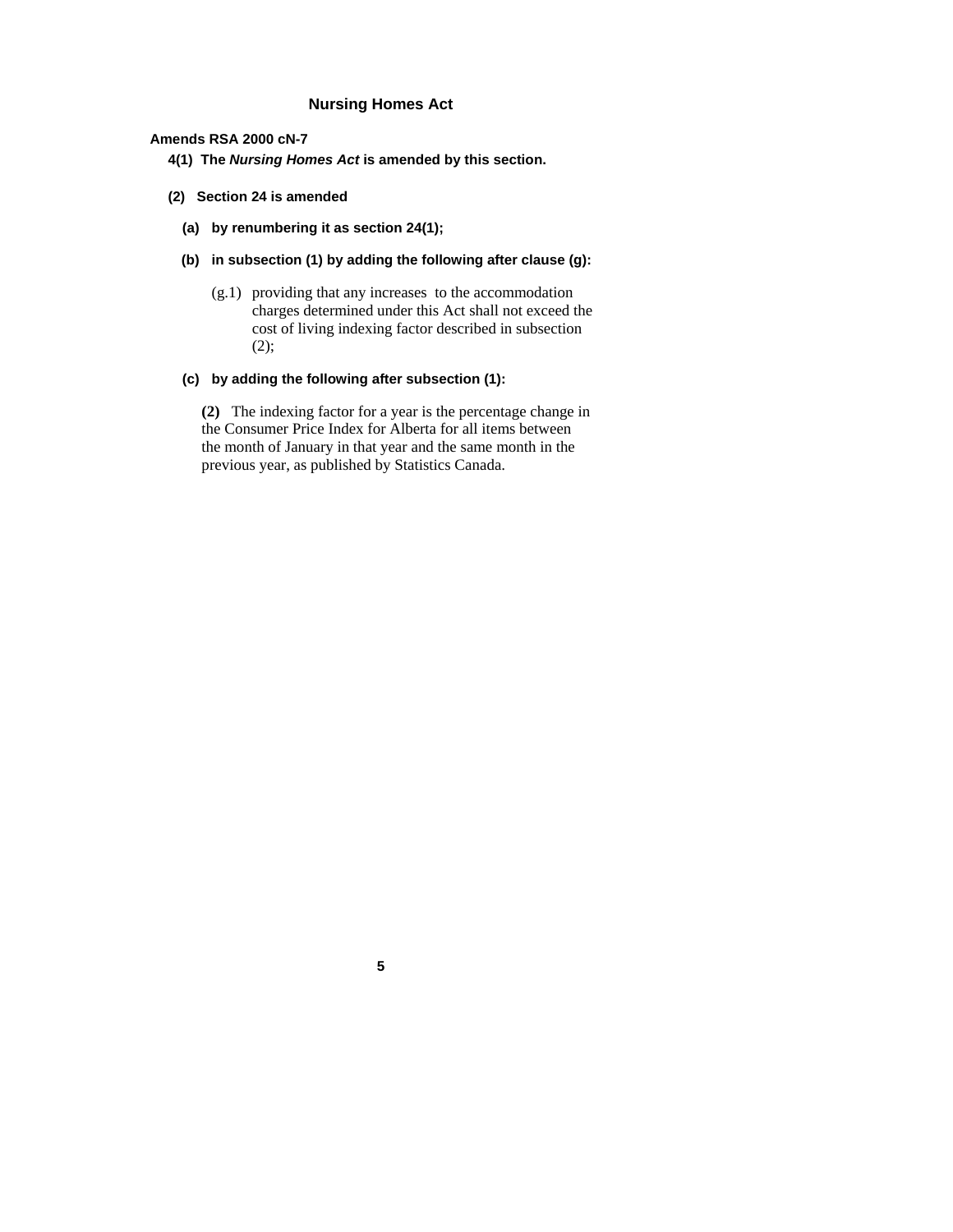#### **Seniors Benefit Act**

#### **Amends RSA 2000 cS-7**

- **5(1) The** *Seniors Benefit Act* **is amended by this section.**
- **(2) Section 6 is amended** 
	- **(a) by renumbering it as section 6(1);**
	- **(b) in subsection (1) by adding the following after clause (b):** 
		- (b.1) requiring that the amount of a benefit provided under this Act be indexed to the cost of living as described in subsection (2);

## **(c) by adding the following after subsection (1):**

**(2)** A regulation made under subsection (1)(b.1) may provide that the amount of the benefit be adjusted on April 1 in each year by multiplying it by the indexing factor for that year.

**(3)** The indexing factor for a year is the percentage change in the Consumer Price Index for Alberta for all items between the month of January in that year and the same month in the previous year, as published by Statistics Canada.

## **Social Development Act**

## **Amends RSA 2000 S-12**

- **6(1) The** *Social Development Act* **is amended by this section.**
- **(2) Section 30 is amended** 
	- **(a) by renumbering it as section 30(1);**
	- **(b) in subsection (1) by adding the following after clause (e):** 
		- **6**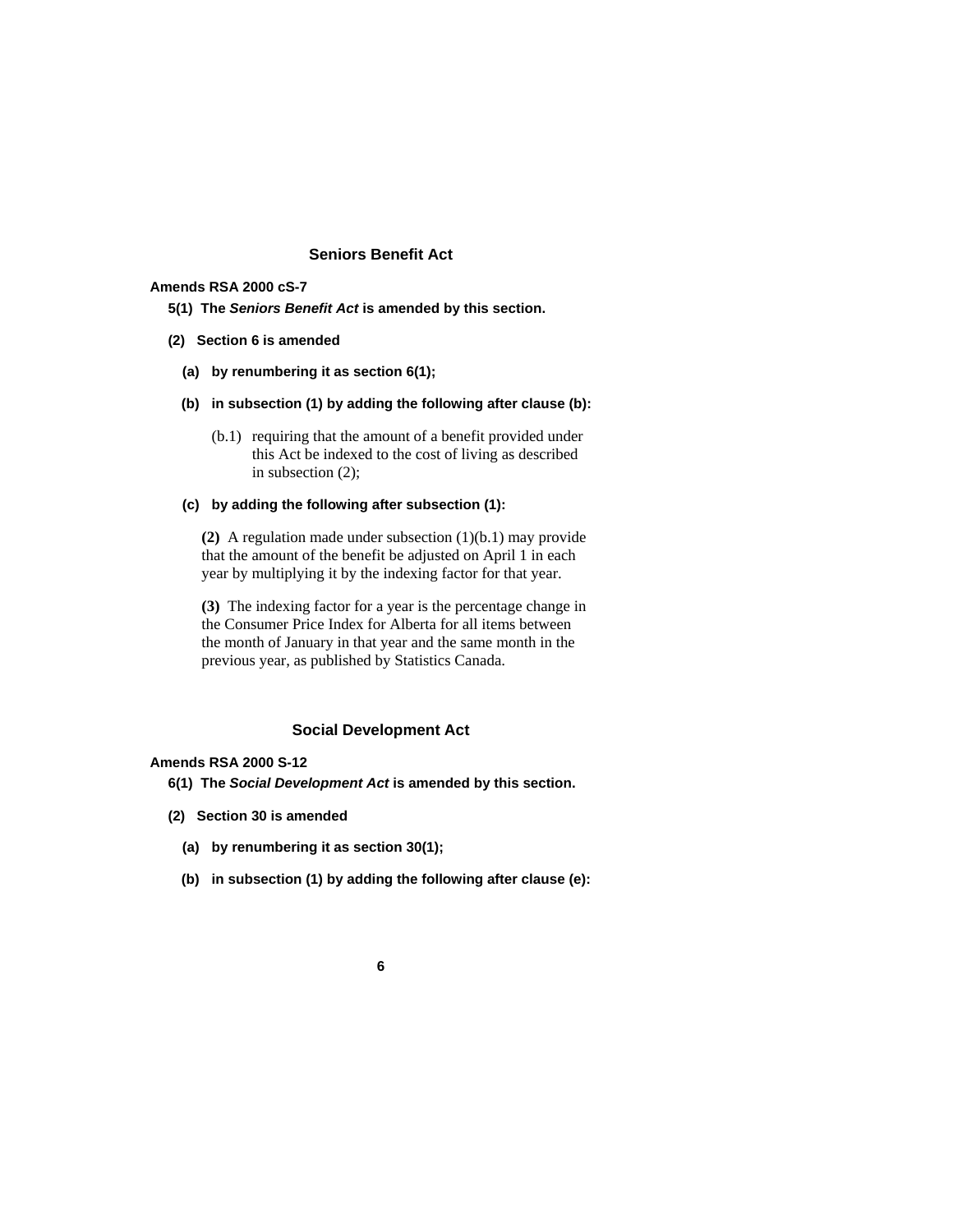(f) requiring that the amount of a social allowance or a handicap benefit provided under this Act be indexed to the cost of living as described in subsection (2).

## **(c) by adding the following after subsection (1):**

**(2)** A regulation made under subsection (1)(f) may provide that the amount of the social allowance or handicap benefit be adjusted on April 1 in each year by multiplying it by the indexing factor for that year.

**(3)** The indexing factor for a year is the percentage change in the Consumer Price Index for Alberta for all items between the month of January in that year and the same month in the previous year, as published by Statistics Canada.

## **Coming into force**

## **7 This Act comes into force on January 1, 2004.**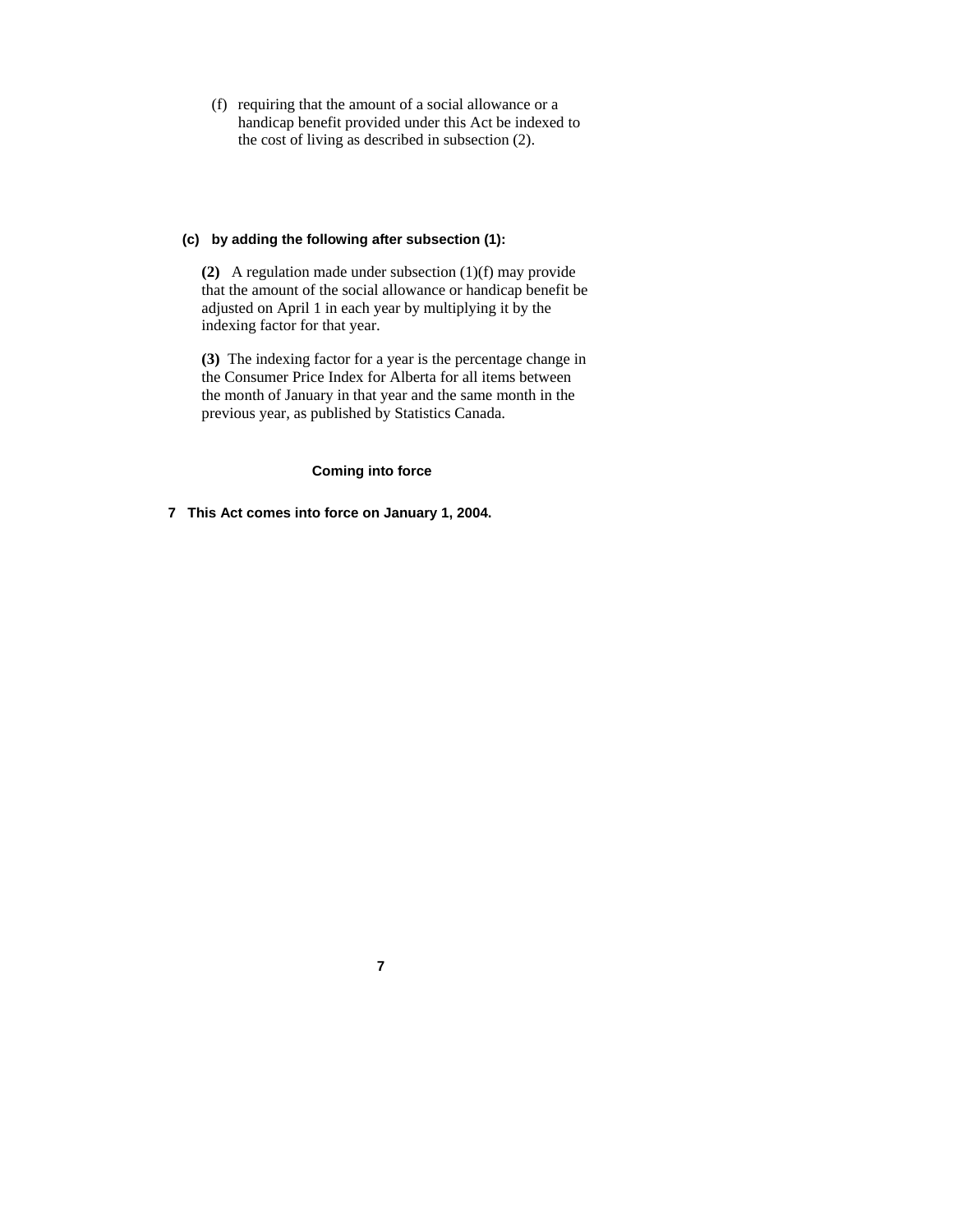## **Explanatory Notes**

## **Assured Income for the Severely Handicapped Act**

- **1**(1) Amends chapter A-45 of the Revised Statutes of Alberta 2000.
- (2) Section 18(1) presently reads:
	- *18(1) The Lieutenant Governor in Council may make regulations*
	- *(a) respecting the income of a person and the person's spouse or cohabiting partner that may be partially exempt, wholly exempt or not exempt for the purpose of determining the amount of a handicap benefit payable to that person;*
	- *(b) respecting the assets of a person and the person's spouse or cohabiting partner that may be exempt or not exempt for the purpose of determining the person's eligibility for a handicap benefit;*
	- *(c) respecting the types and categories of real property and personal property that constitute assets for the purposes of this Act;*
	- *(d) respecting the valuation of assets and the income generated by assets;*
	- *(e) respecting the requirements and procedures for conversion of an asset that is not exempt to an asset that is exempt;*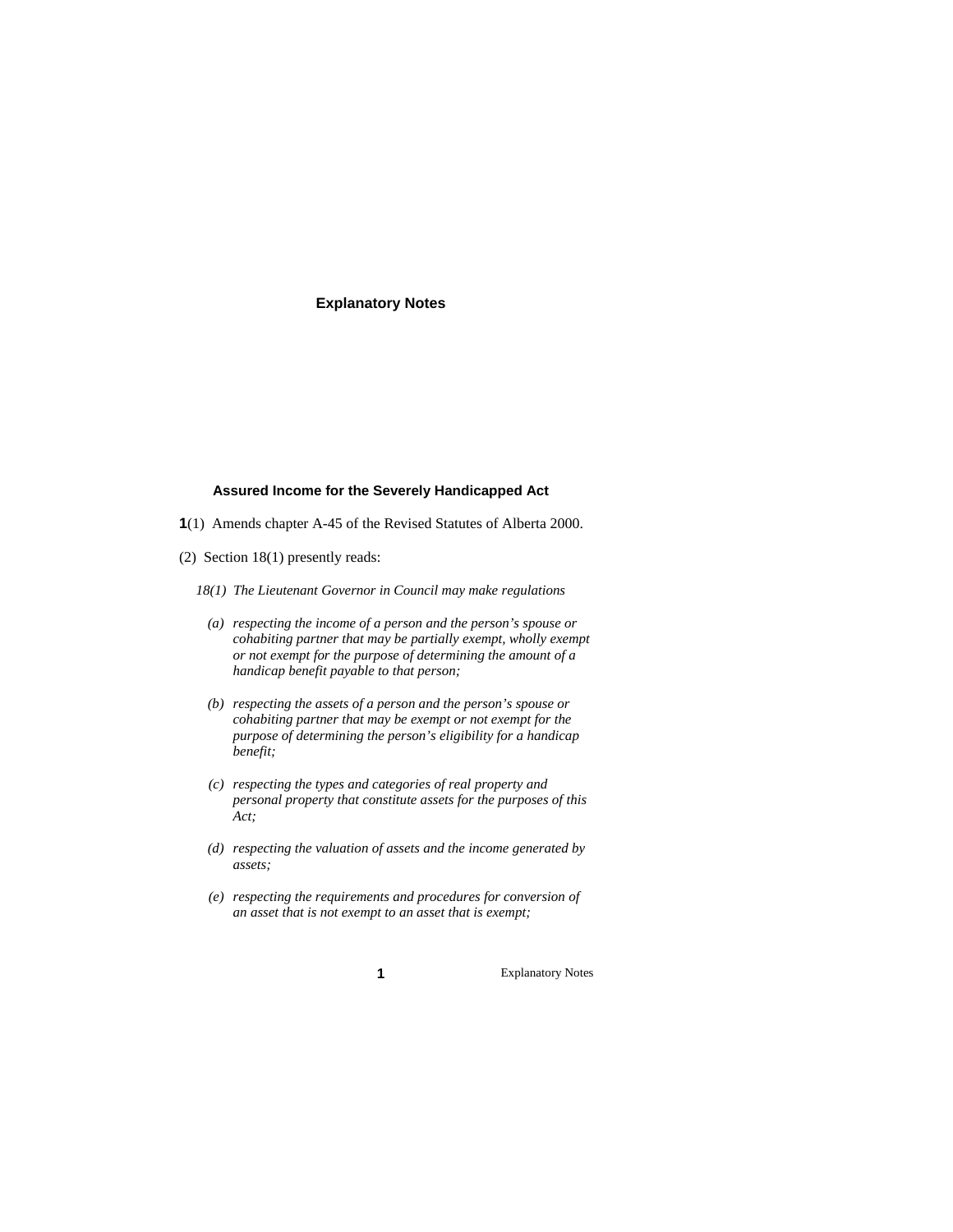- *(f) respecting the power of the Director to deem income from or ownership of a trust;*
- *(g) respecting the nature, categories and amounts of handicap benefits and modified amounts of handicap benefits that may be provided under this Act;*
- *(h) respecting the reinstatement of eligibility of persons who received a handicap benefit but became ineligible;*
- *(i) defining for the purposes of this Act "dependent child", "principal residence", "severe handicap" and "cohabiting partner" and any other word or phrase used in this Act but not defined in this Act.*

#### **Employment Standards Code**

- **2**(1) Amends chapter E-9 of the Revised Statutes of Alberta 2000.
- (2) Section 138(1) presently reads:
	- *138(1) The Lieutenant Governor in Council may make regulations* 
		- *(a) exempting an employment, employer or employee from Part 2 or any provision of it;*
		- *(b) modifying or substituting any provision of Part 2 in respect of an employment, employer or employee;*
		- *(c) respecting fees for the purposes of this Act, including who may establish the fees, who is liable to pay the fees and the manner in which the fees may be recovered;*
		- *(d) requiring an employer in an employment described in the regulations to provide an amount of money instead of providing an annual vacation and vacation pay or an amount of money instead of giving a general holiday with general holiday pay, the conditions of entitlement, what constitutes vacation pay and general holiday pay, the method of computing them, and when they must be paid, and designating days as general holidays;*
		- *(e) prohibiting or regulating the employment of individuals under 18 years of age on the basis of their age, nature of employment or other circumstances and authorizing the Director to approve exceptions and to impose conditions on the employment;*
		- *(f) fixing one or more minimum wages to be paid by employers to employees and authorizing the Director to approve exceptions, prohibiting or permitting deductions from the minimum wage and fixing the maximum amount to be charged for board or lodging, or both, that are provided by employers to employees;*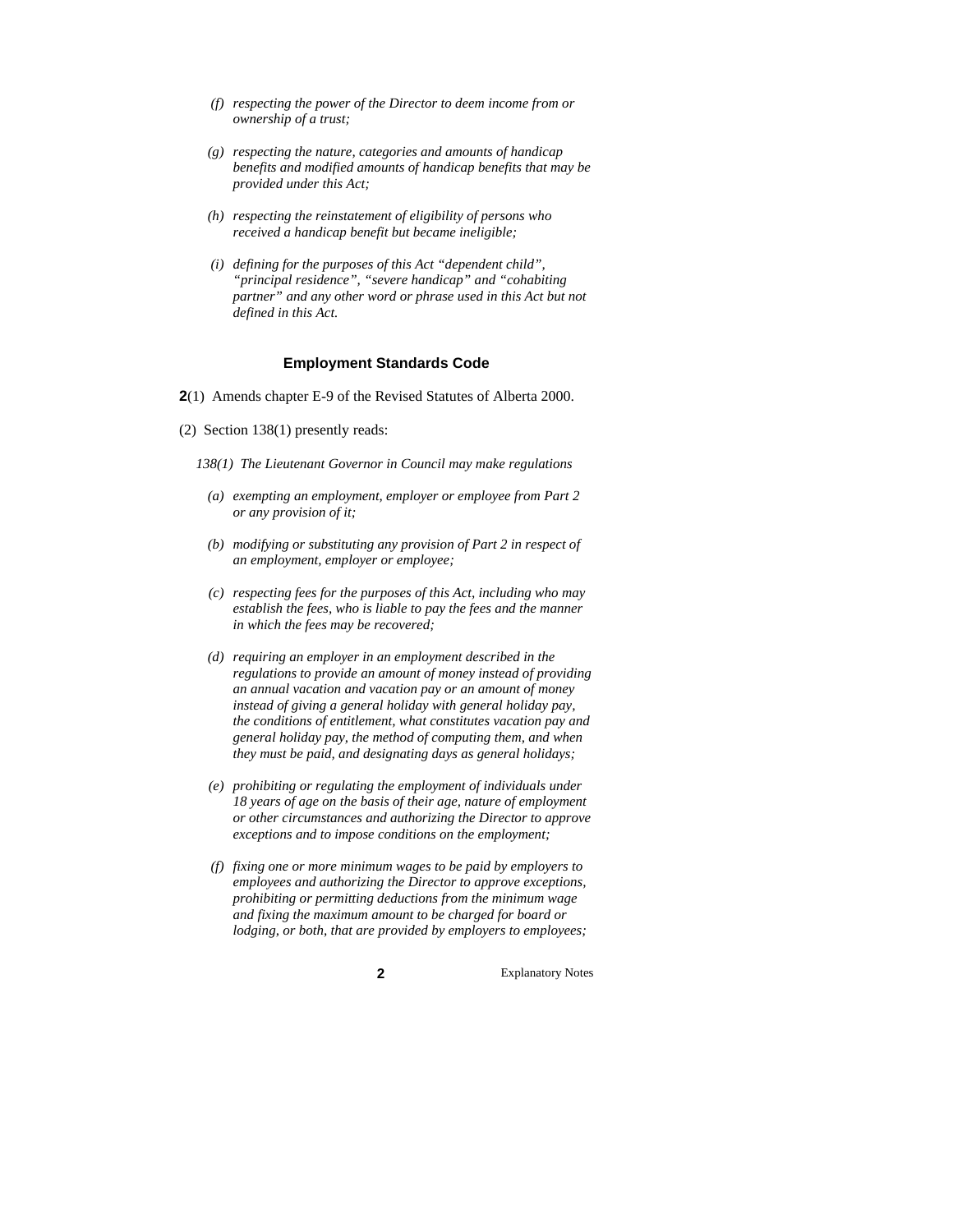- *(g) authorizing an umpire to make an award concerning the imposition of costs specified in regulations, and specifying how those costs are to be recovered;*
- *(h) authorizing a person who collects money owing to an employee under an order filed in the Court to recover the costs of collection from the person against whom the order was made and respecting the manner in which the costs may be recovered;*
- *(i) respecting appeals from decisions of the Director on the certification of an individual under section 75 and the circumstances under which a certification under section 75 may be reviewed or revoked;*
- *(j) respecting the conduct of officers;*
- *(k) respecting the collection of the fees charged by a person engaged by the Director under section 72, who is liable to pay the fees and the manner in which they may be recovered;*
- *(l) specifying an operation to be a "primary agricultural operation" for the purpose of section 2.*

#### **Income and Employment Supports Act**

- **3**(1) Amends chapter I-0.5 of the Revised Statutes of Alberta 2000.
- (2) Section 18 presently reads in part:
	- *18 The Lieutenant Governor in Council may make regulations* 
		- *(a*) *respecting core income support payments and supplementary income support payments;*
		- *(b) respecting other income support payments or benefits for the purposes of section 5(1)(c);*
		- *(c) respecting the determination of the budgetary requirements of a household unit for the purposes of section 5(2)(a);*
		- *(d) respecting the determination of the financial resources available to a household unit for the purposes of section 5(2)(b);*
		- *(e) respecting the designation of a household unit as being included in a category referred to in section 6(1)(a);*
		- *(f) respecting other categories for the purposes of section 6(1)(a)(iv);*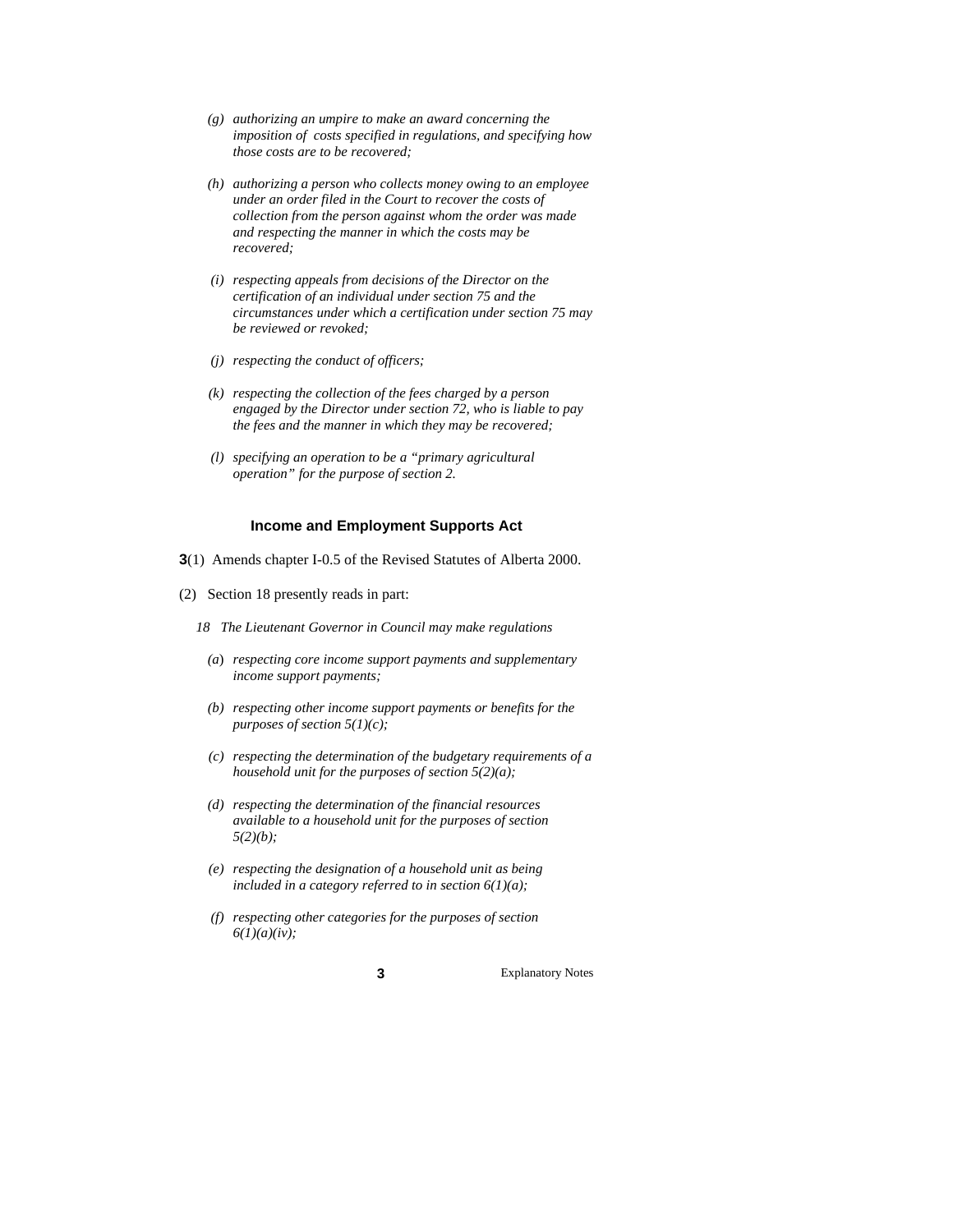- *(g) respecting the age and other requirements for the purpose of sections 6(3)(c)(i) or 10(b)(i);*
- *(h) respecting the determination of financial eligibility for the purposes of this Part;*
- *(i) respecting the conditions of eligibility for assistance under Part 2;*
- *(j) respecting the determination of residency in Alberta and the residency requirements for the purposes of section 8(2)(a);*
- *(k) respecting income support regimes for the purposes of sections 6(2)(e) and (3)(g) and other sources for the purpose of section 8(2)(d);*
- *(l) respecting health benefits that may be provided for the purposes of Division 2;*
- *(m) respecting training benefits for the purpose of section 9(d);*
- *(n) respecting suitability for participation in a training program under section 6(3)(c)(ii) or 10(b)(ii);*
- *(o) respecting the income support and training benefits that may be provided under Division 4;*
- *(p) respecting the employment and training benefits that may be provided under Division 5;*
- *(q) respecting agreements or arrangements with persons or organizations to provide employment and training benefits to persons eligible under Division 5;*
- *(r) respecting records that a person or organization referred to in clause (q) is required to maintain;*
- *(s) respecting the requirements that a person or organization referred to in clause (q) is required to comply with;*
- *(t) respecting the refusal, discontinuation, suspension or reduction of assistance under Part 2;*
- *(u) respecting the determination of the amount of assistance under Part 2 to be provided to a recipient and the time and manner of providing it;*
- *(v) respecting terms and conditions associated with being provided with assistance under Part 2;*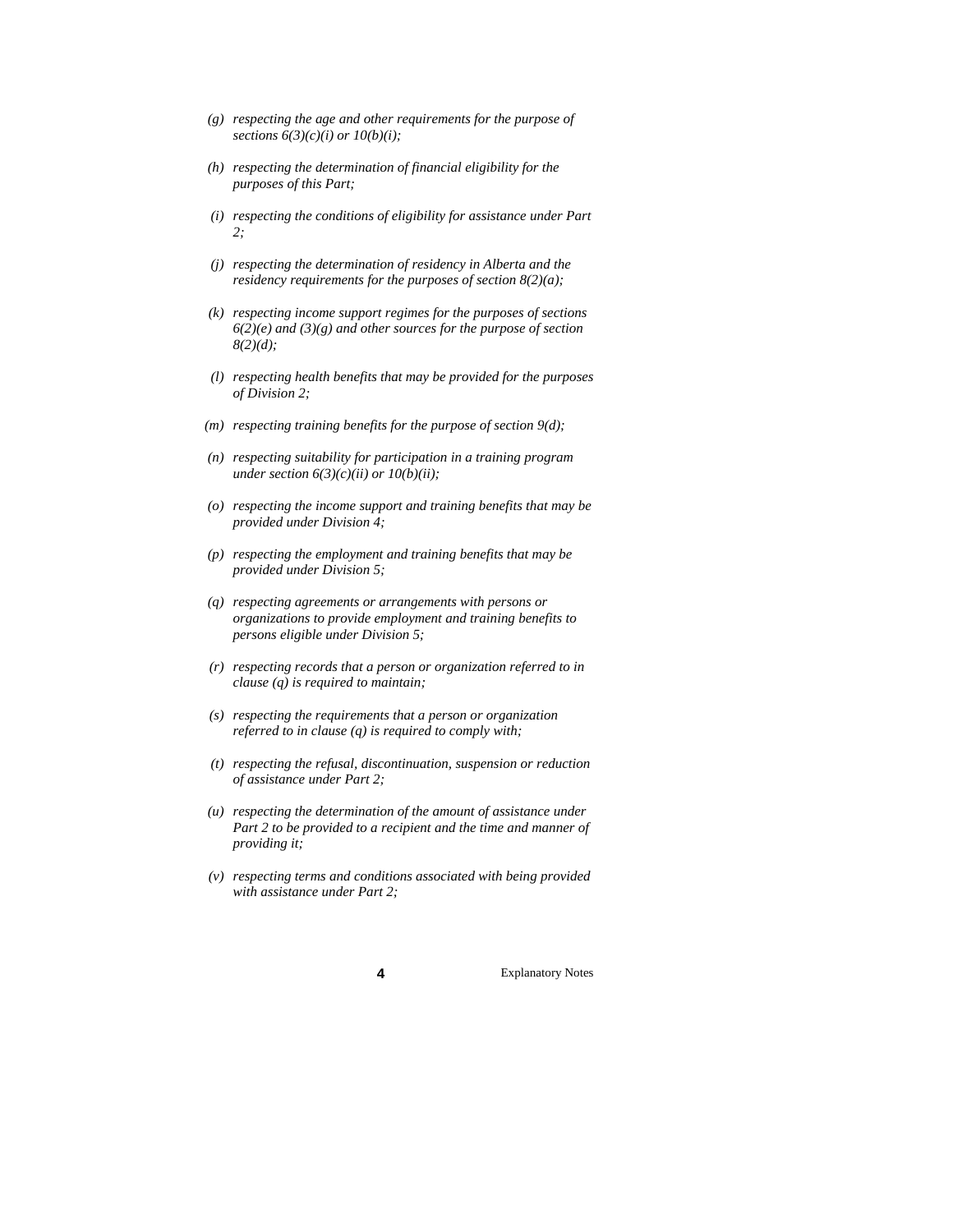### **Nursing Homes Act**

- **4**(1) Amends chapter N-7 of the Revised Statutes of Alberta 2000.
- (2) Section 24 presently reads:
	- *24 The Minister may make regulations* 
		- *(a) specifying, within the types prescribed by the Lieutenant Governor in Council, the services that are basic care;*
		- *(b) respecting the determination of the rates of benefits to be paid in respect of basic care and care provided under approved programs;*
		- *(c) prescribing the admission policies to be followed by nursing homes and limiting the number of residents who are not eligible residents that may be cared for in a nursing home at any one time;*
		- *(d) providing for the establishment, composition and operation of assessment committees to determine the need of a resident for nursing home care;*
		- *(e) governing the operation and staffing of nursing homes;*
		- *(f) providing for the preparation and adoption by an operator of medical bylaws governing the organization and conduct of physicians practising in the nursing home;*
		- *(g) respecting the determination of accommodation charges;*
		- *(h) prescribing the number of semi private or private rooms for which extra charges may be made to residents;*
		- *(i) prescribing the maximum amount that and circumstances under which an operator may charge an eligible resident for preferred accommodation in the operator's nursing home;*
		- *(j) limiting the amount of money that may be held in trust for a resident and governing trust accounts maintained for residents and interest in respect of money held in trust;*
		- *(k) governing property of a resident at or coming to a nursing home and the obligation of an operator in connection with that property;*
		- *(l) governing standards applicable to nursing homes, including but not limited to standards relating to the programming, design and construction of nursing homes and the care, services, drugs and medical supplies to be provided in nursing homes;*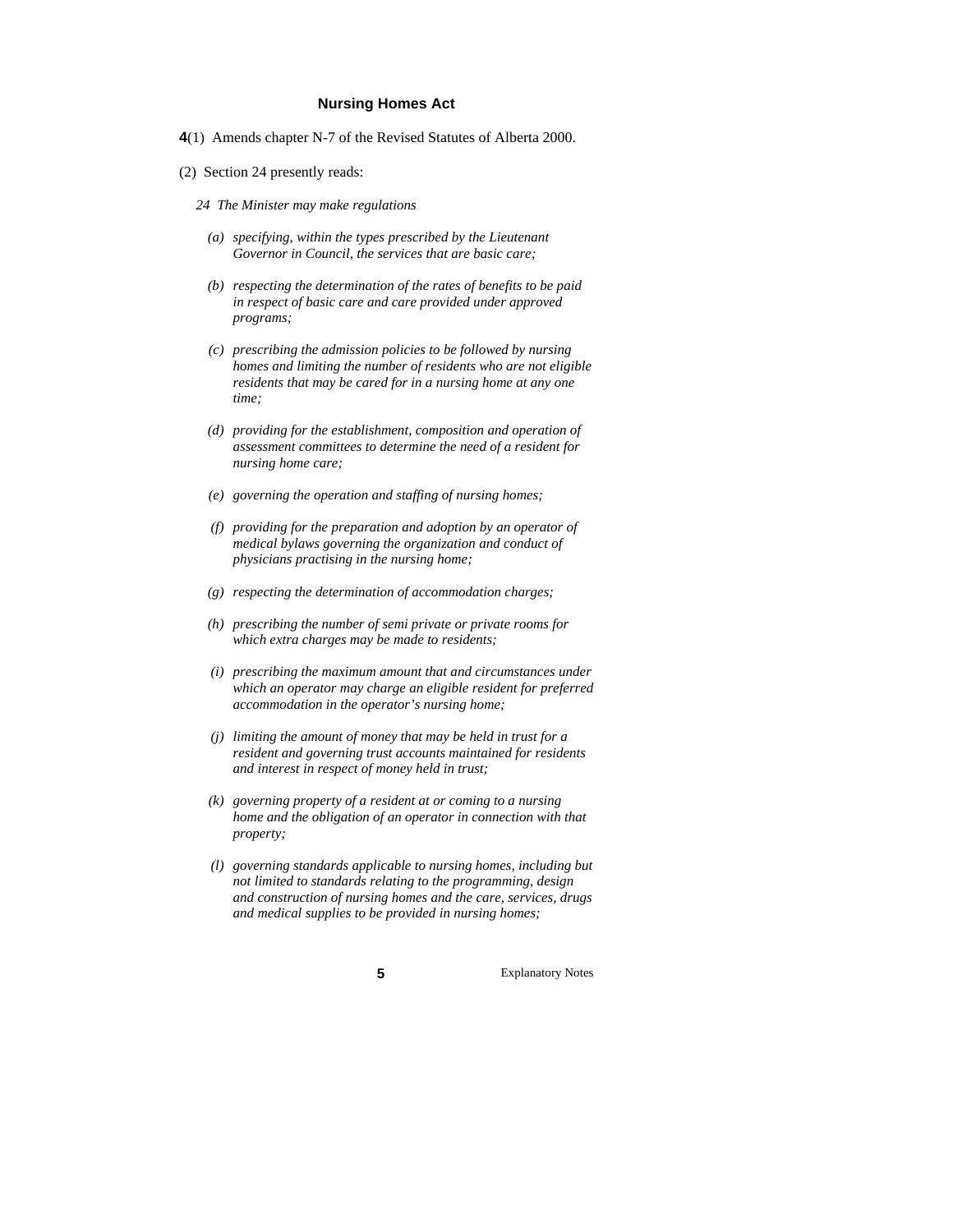- *(m) providing for the establishment of specific programs for the provision of care to a resident in a nursing home, of the level and kind and on the basis prescribed in the regulations;*
- *(n) prescribing the basis for the sharing of the costs of the care referred to in clause (m) by the Government and the resident and the basis for including the care in nursing home care.*

#### **Seniors Benefit Act**

- **5**(1) Amends chapter S-7 of the Revised Statutes of Alberta 2000.
- (2) Section 6 presently reads:
	- *6 The Lieutenant Governor in Council may make regulations* 
		- *(a) respecting eligibility for receipt of a benefit;*
		- *(b) respecting the amount of a benefit that may be paid to a beneficiary;*
		- *(c) respecting how benefits are paid under this Act;*
		- *(d) respecting appeals under section 3;*
		- *(e) respecting deductions under section 5;*
		- *(f) respecting the payment of a benefit to another person on behalf of a beneficiary and how a benefit paid to such a person is to be used on behalf of the beneficiary and be accounted for;*
		- *(g) respecting the provision of information about a person to a person who administers the Health Insurance Premiums Act or the Minister responsible for that Act, for the purposes of administering section 4 of that Act.*

#### **Social Development Act**

- **6**(1) Amends chapter S-12 of the Revised Statutes of Alberta 2000.
- (2) Section 30 presently reads:
	- *30 The Lieutenant Governor in Council may make regulations* 
		- *(a) prescribing the maximum amount of social allowance that may be provided to a person in need of assistance to obtain any specific basic necessity;*
		- *(b) specifying the income or assets that may be exempt in determining the resources of any person for the purpose of*